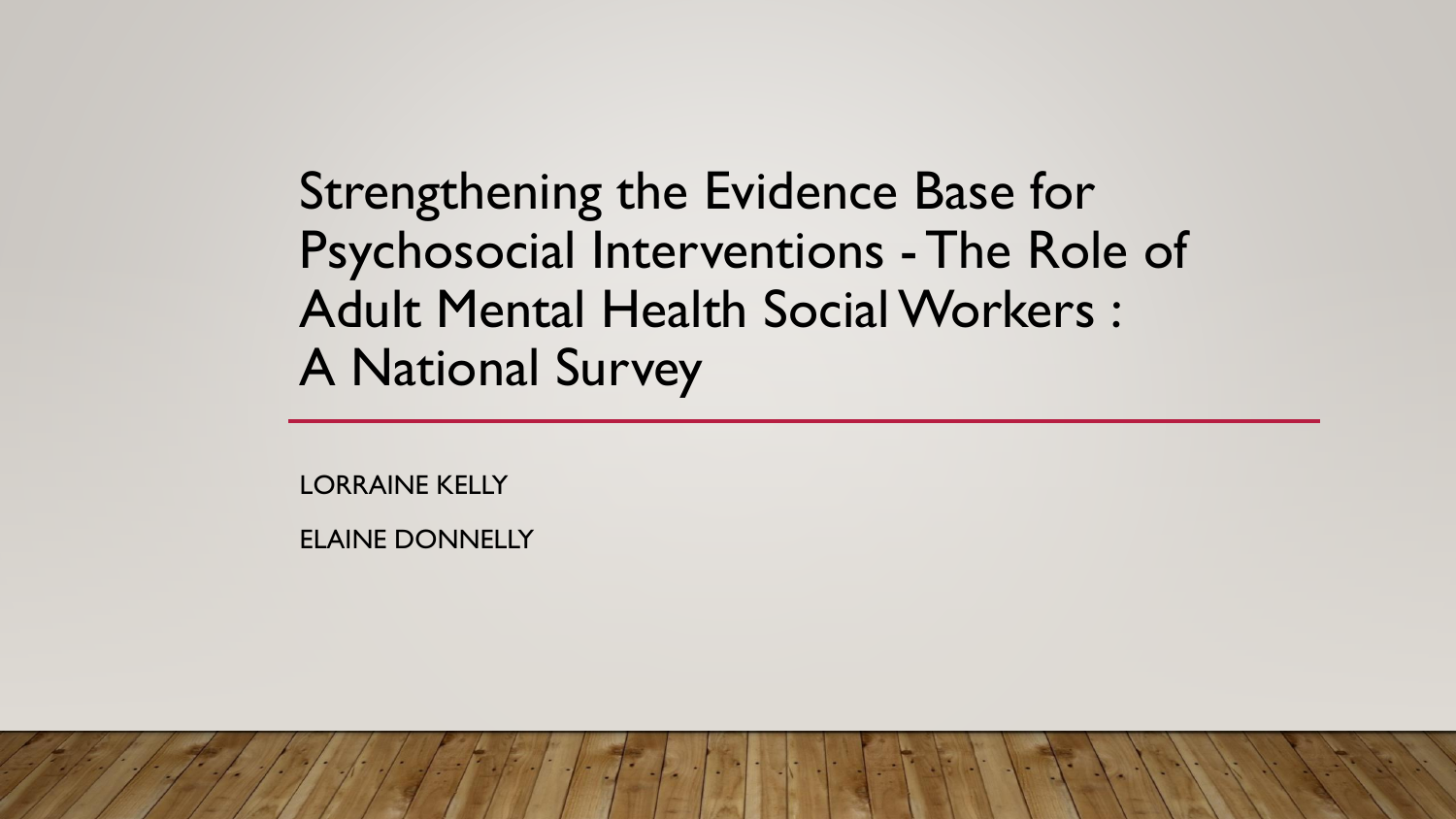# The Role of Adult Mental Health Social Workers : A National Survey

- 115 Responses (to date)
- Age Range:
	- 57.94 % aged 30 -44,
	- 38.32 % aged 55-66,
	- 3.74 % aged 21-29
- 80% Female, 20% Male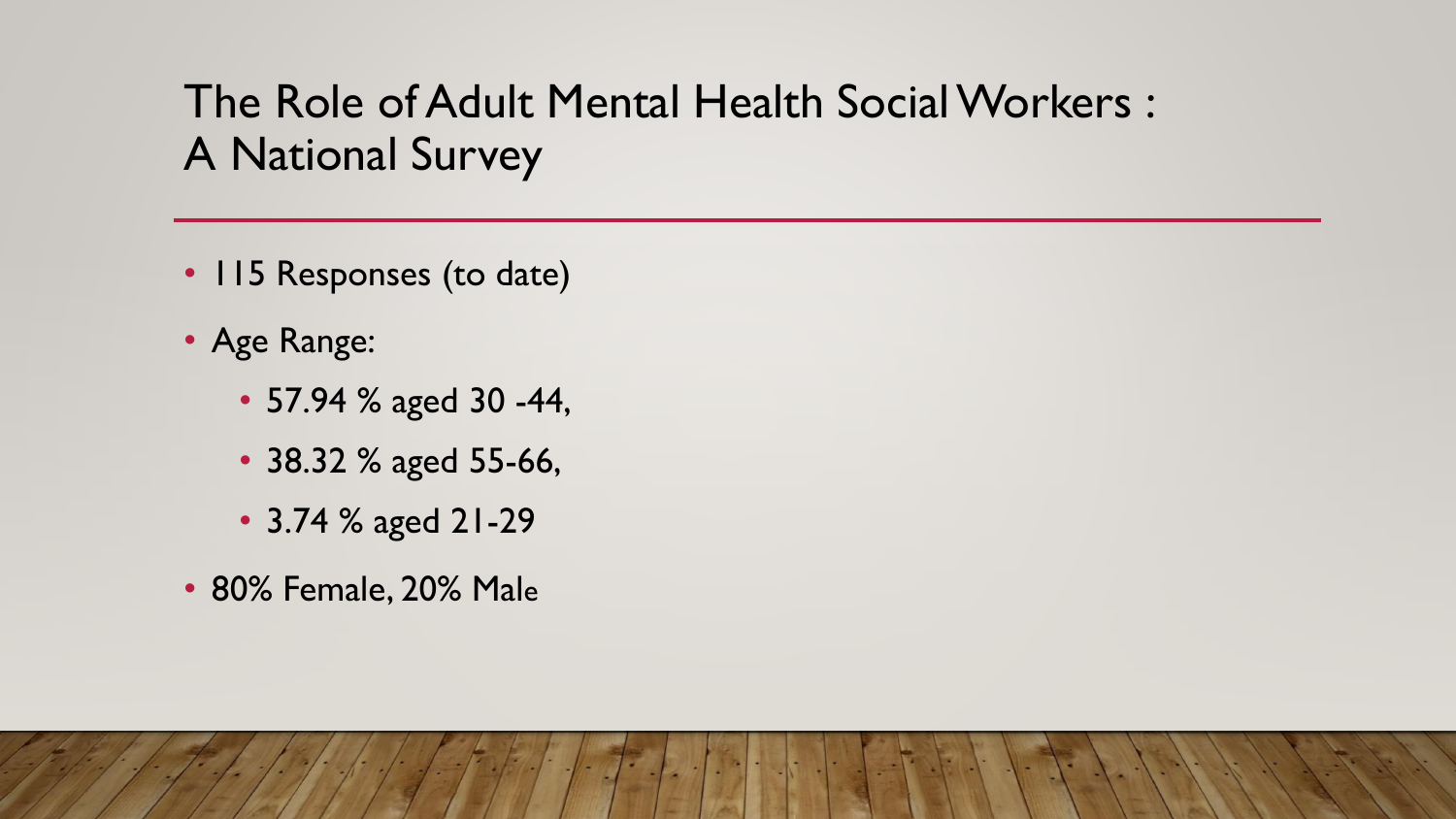#### SOCIAL WORK GRADE – 113 RESPONDENTS

- Professionally Qualified / Basic Grade 51.33%
- Senior Practioner 2.65%
- Senior Social Worker 24.78%
- Team Leader Social Worker 11.50%
- Principal Social Worker 9.73%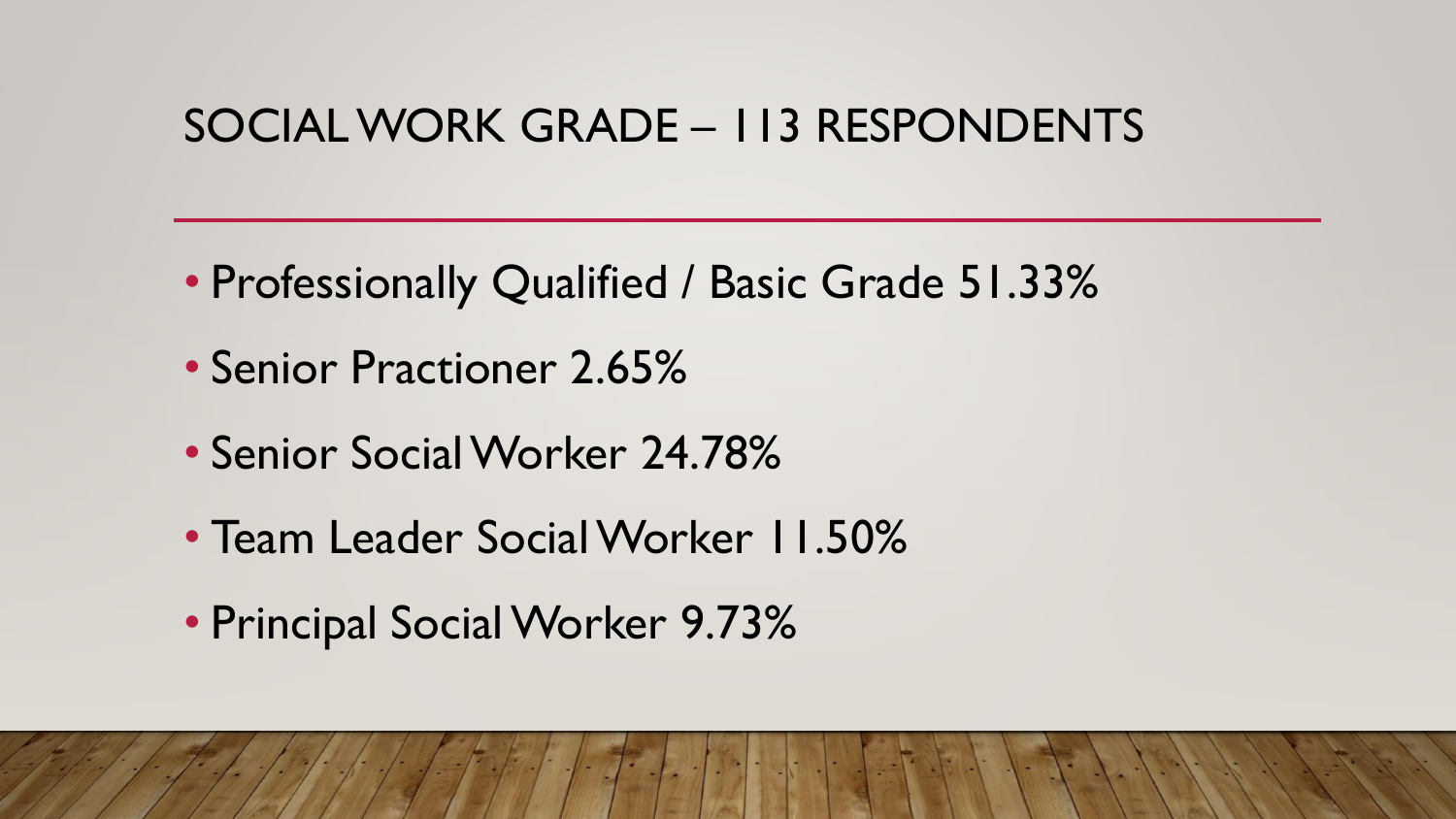## AREA OF SOCIAL WORK– 114 RESPONDENTS

- Adult Community Mental Health Team 57.89%
- Rehabilitation and Recovery Team 7.89%
- **Psychiatry of Later Life 8.77%**
- Mental Health I.D. 2.63%
- Inpatient Unit Adult Mental Health 12.28%
- Principal not attached to a team 5.26%
- Team Leader not attached to a team 2.63%
- Other 12.28% (Forensic, homeless, liaison, early intervention psychosis, principal on a CMHT, Principal Primary Care & CMHT)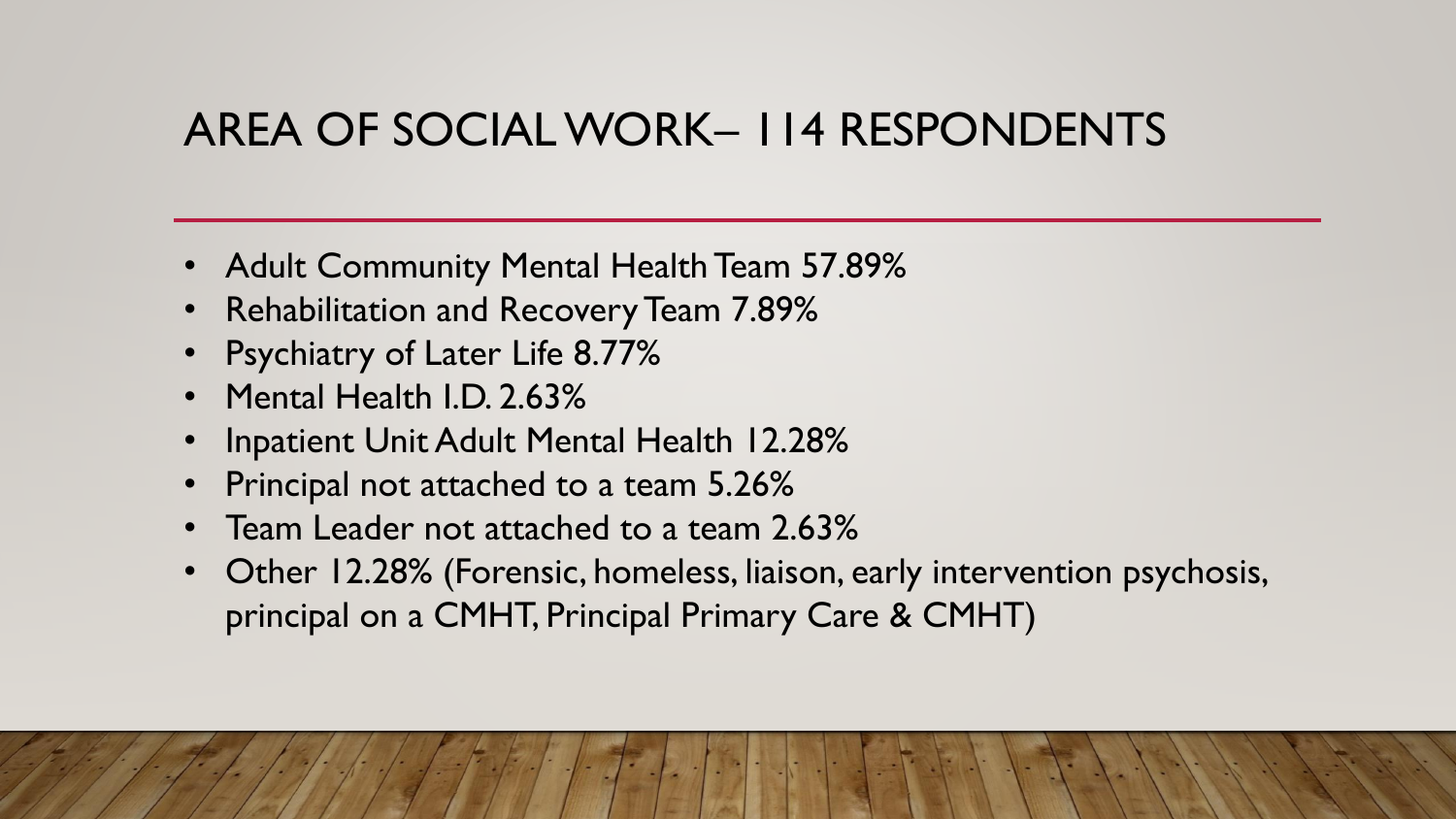## ADDITIONAL SPECIALIST MENTAL HEALTH TRAINING 102 RESPONDENTS

- WRAP Facilitation 53..92%
- BFT 45.10%
- Authorised Officer Training 26.47%
- DBT 24.51% and Family Connections (DBT) 12.75%
- Other 41.18% Including : 10 EOLAS Facilitators
	- 10 BFT Trainers / Supervisors
	- 5 Cert in MH Legislation
	- 2 CBT (Eating Disorders)
	- 2 Enhancing Teamwork Facilitator Training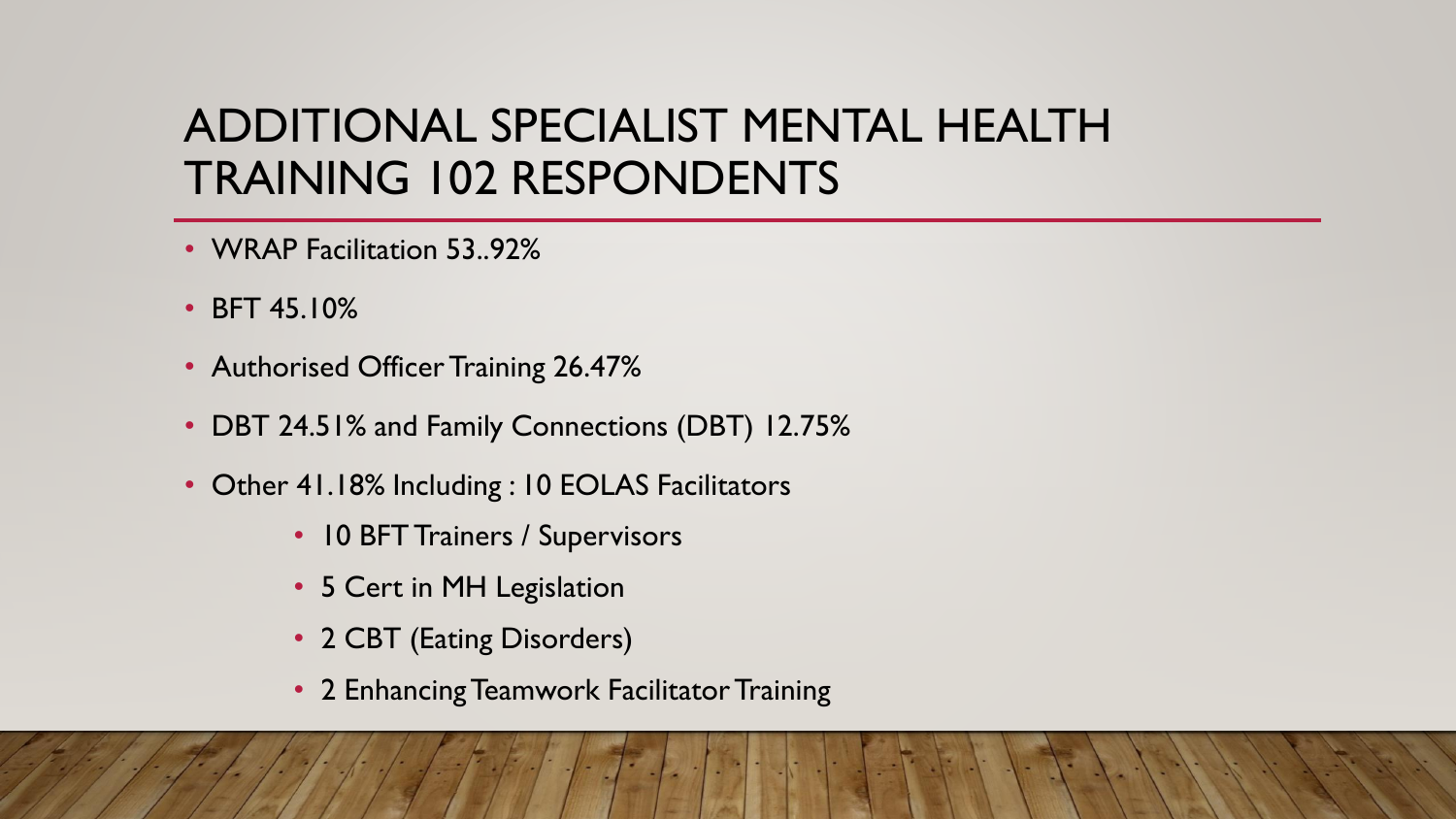## ARE YOU INVOLVED IN ANY OF THE NATIONAL CLINICAL PROGRAMMES?

- Behavioural Family Therapy 55.84% (Including 10 Supervisor Trainers and 3 BFT Leads for their Region)
- Dialectical Behaviour Therapy Programme 33.77%
- Early Intervention First episode psychosis (EOLAS) 27.27% (Including 2 Co-Ordinators for EOLAS in their region)
- Mental Illness and Substance Abuse 5.19%
- Eating Disorders Service 6.49%
- Self Harm Presentation to ED 2.60%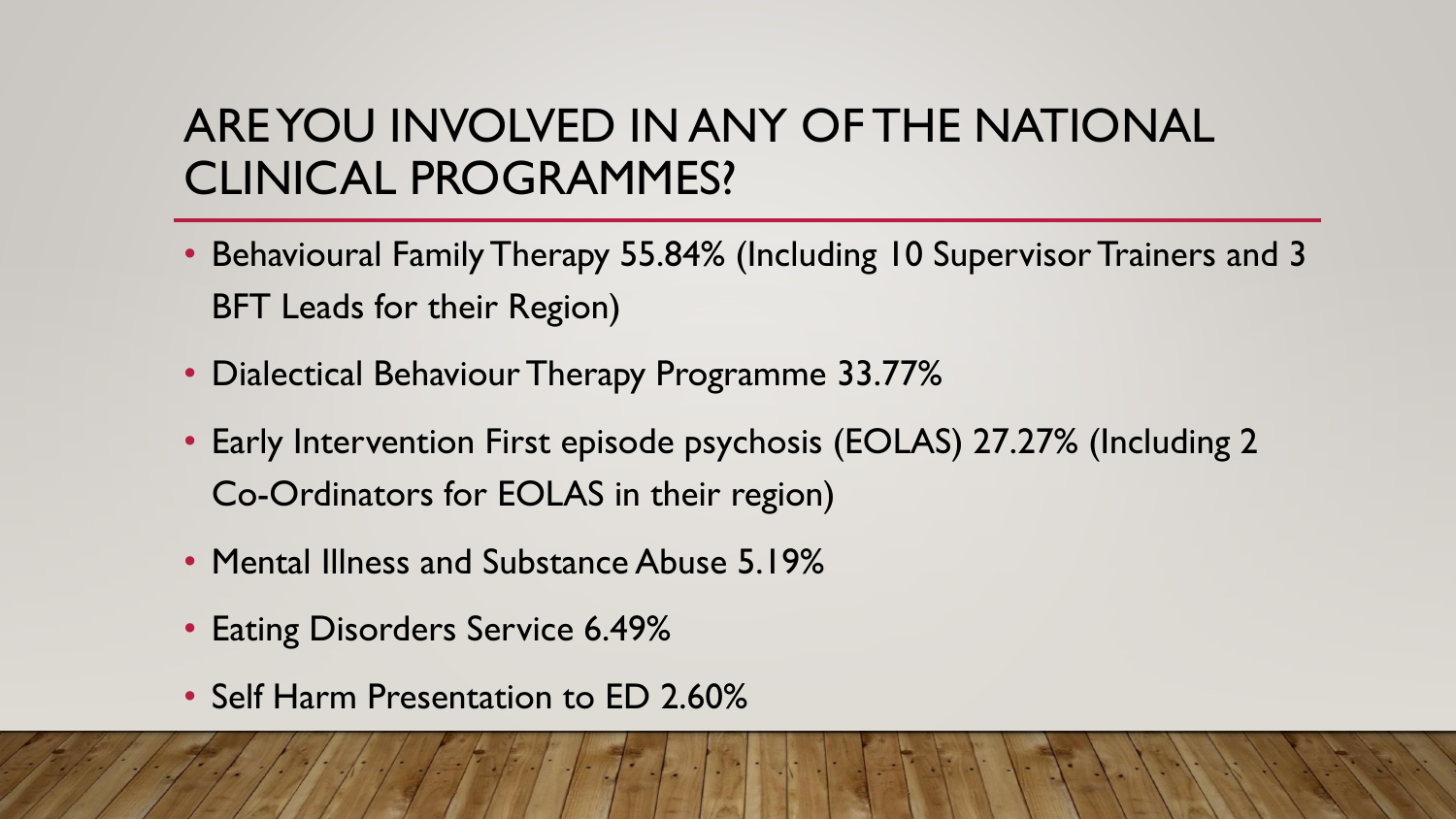#### DID INTERVENTION DIFFER FROM THE REASON FOR REFERRAL

Yes, in over 70% of cases

- •'Frequently' in over 45% of cases
- •'Very Frequently' in 25% of cases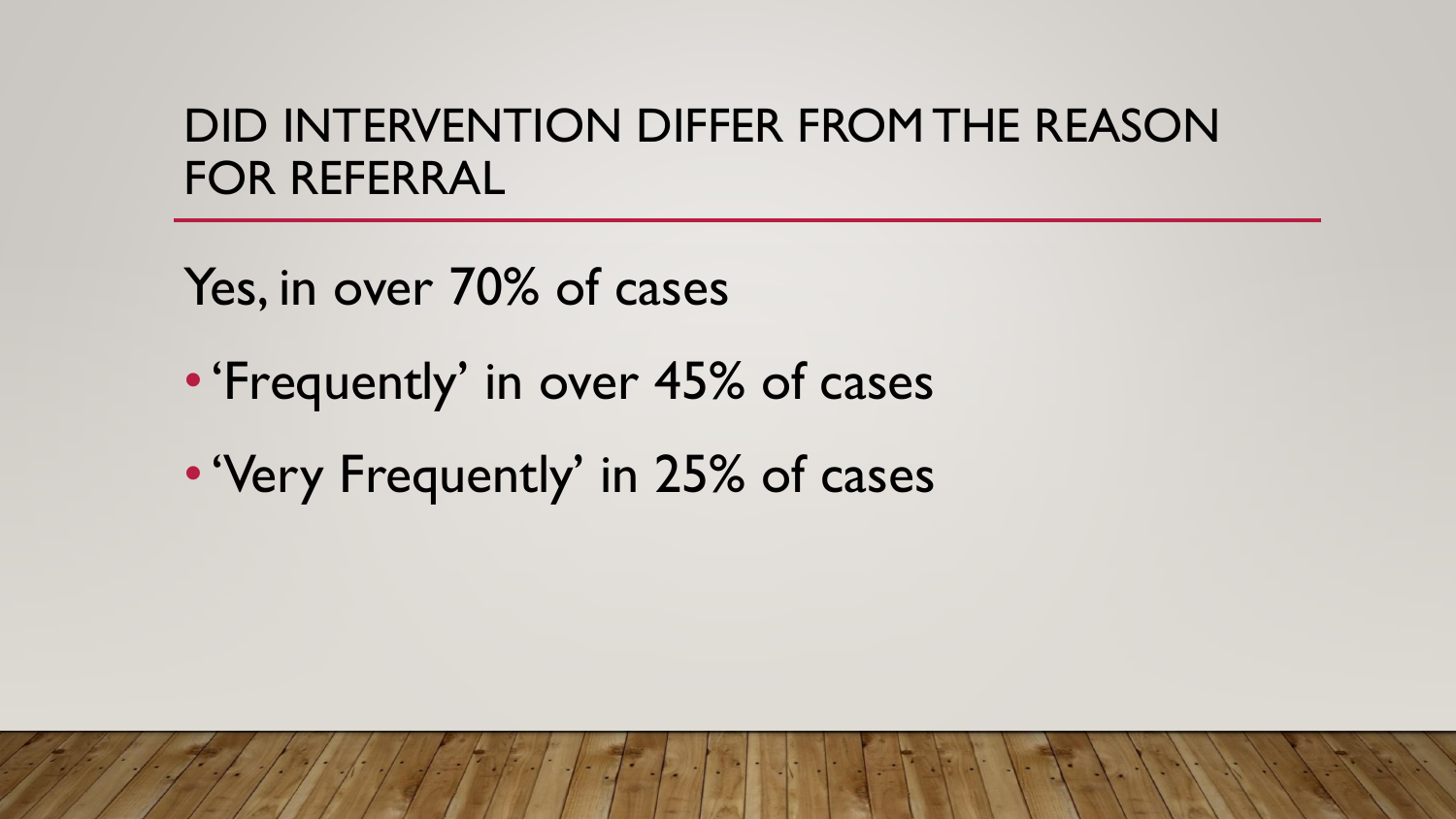Top Five:

- 1. Housing/Homelessness Issues 88.89%
- 2. Advocacy (within own or with other services) 79.01%
- 3. Discharge planning 79.01%
- 4. Consult/Advise MDT on Child Protection Issues 79.01%
- 5. Long term care planning/placement issues 77.78%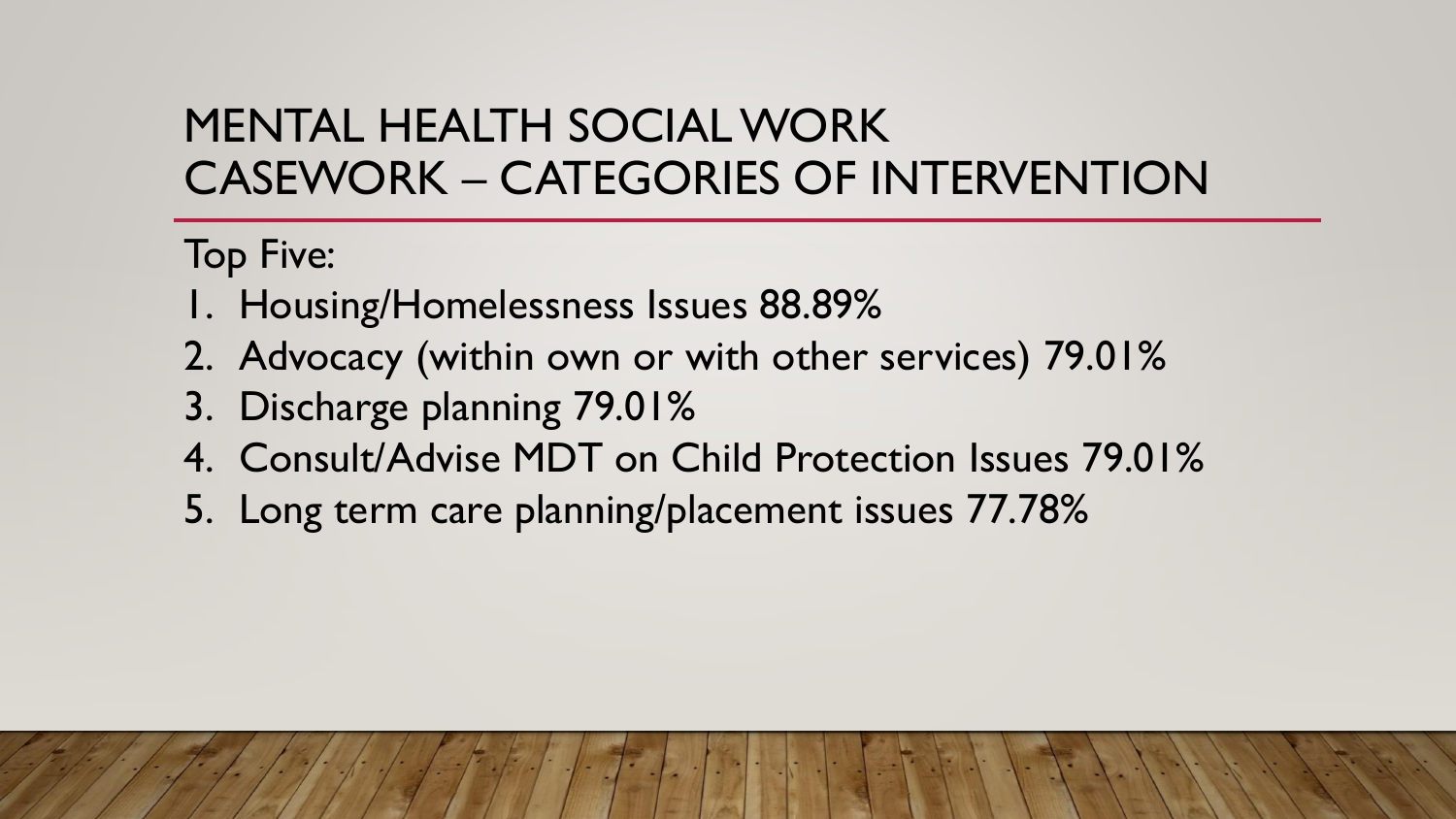- Consult/Advise MDT members on Vulnerable Adult Issues 77.78%
- Psychosocial Assessment 76.54%
- Work with Family Dynamics 74.07%
- Counselling Self Esteem/Assertiveness 72.84%
- Facilitated Family Meetings 71.60%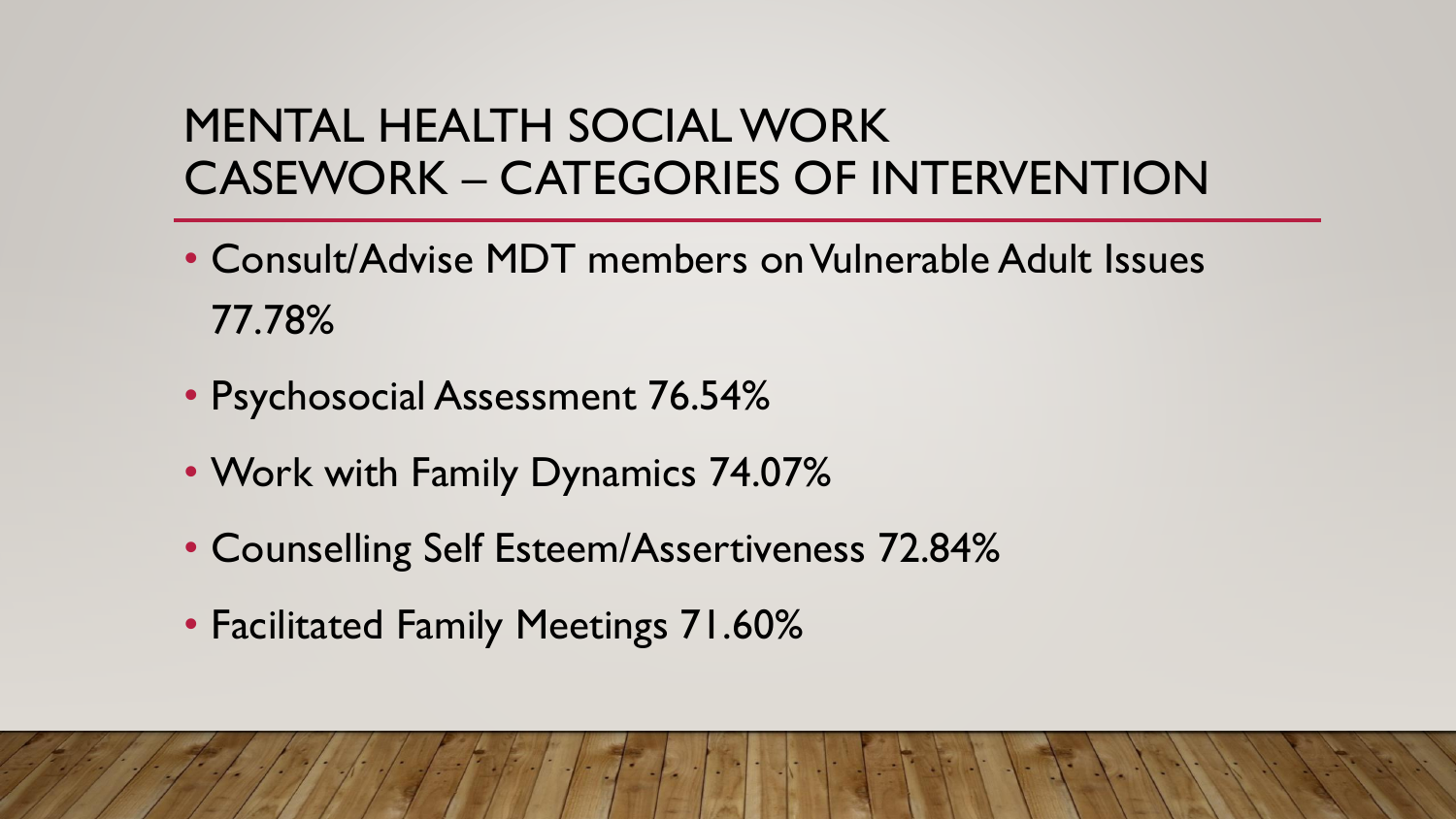- Complex Social Welfare Issues 70.37%
- Counselling adjustment reaction to Illness or Disability 67.90%
- Counselling adjustment reaction to Relationship Breakup 66.67%
- Home Care Supports 66.67%
- Family Collateral Assessments 65.43%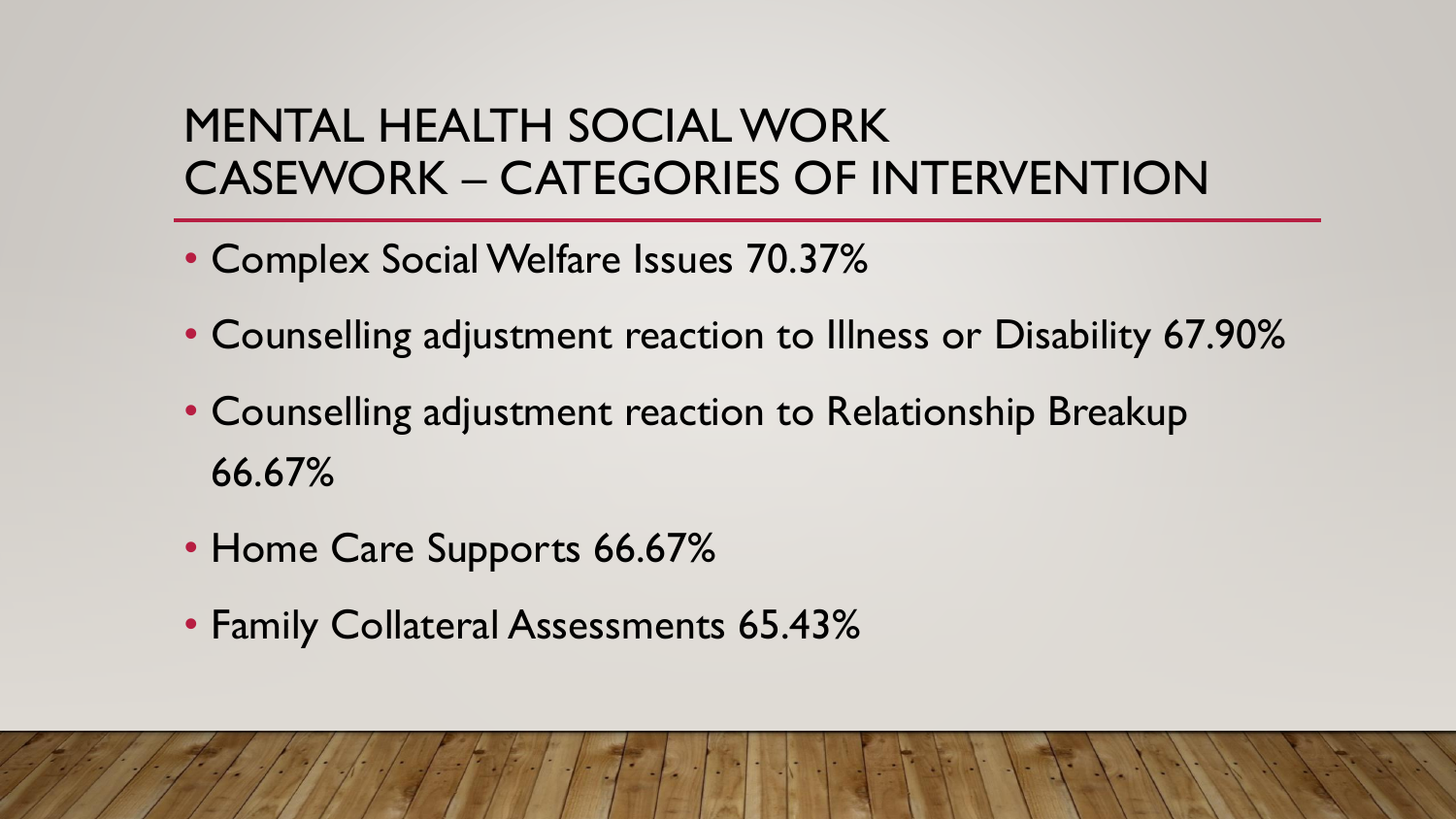- Support accessing Legal Rights 65.43%
- Counselling Intimate Partner Violence 59.26%
- Counselling Bereavement / Grief 58.02%
- Family Therapy/ Counselling (with individual) 58.02%
- Family Therapy/ Counselling (with family) 58.02%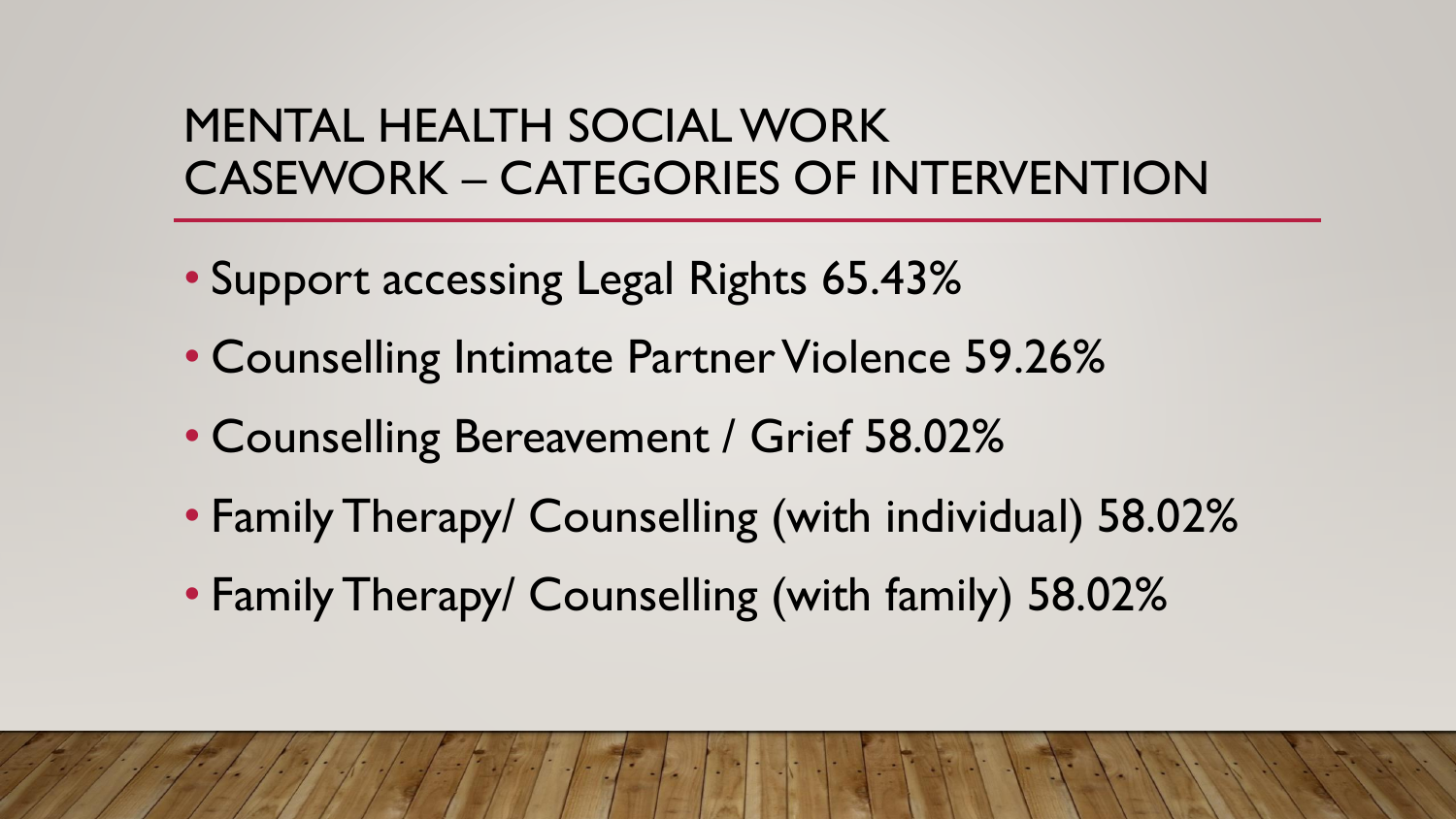- Behavioural Family Therapy (BFT) 58.02%
- Counselling Refugee/Migrant/Asylum Seeker issues 54.32%
- Intimate Partner Violence 53.09%
- Early Life Attachment/Tracing 48.15%
- Counselling adjustment reaction to Job Loss 46.91%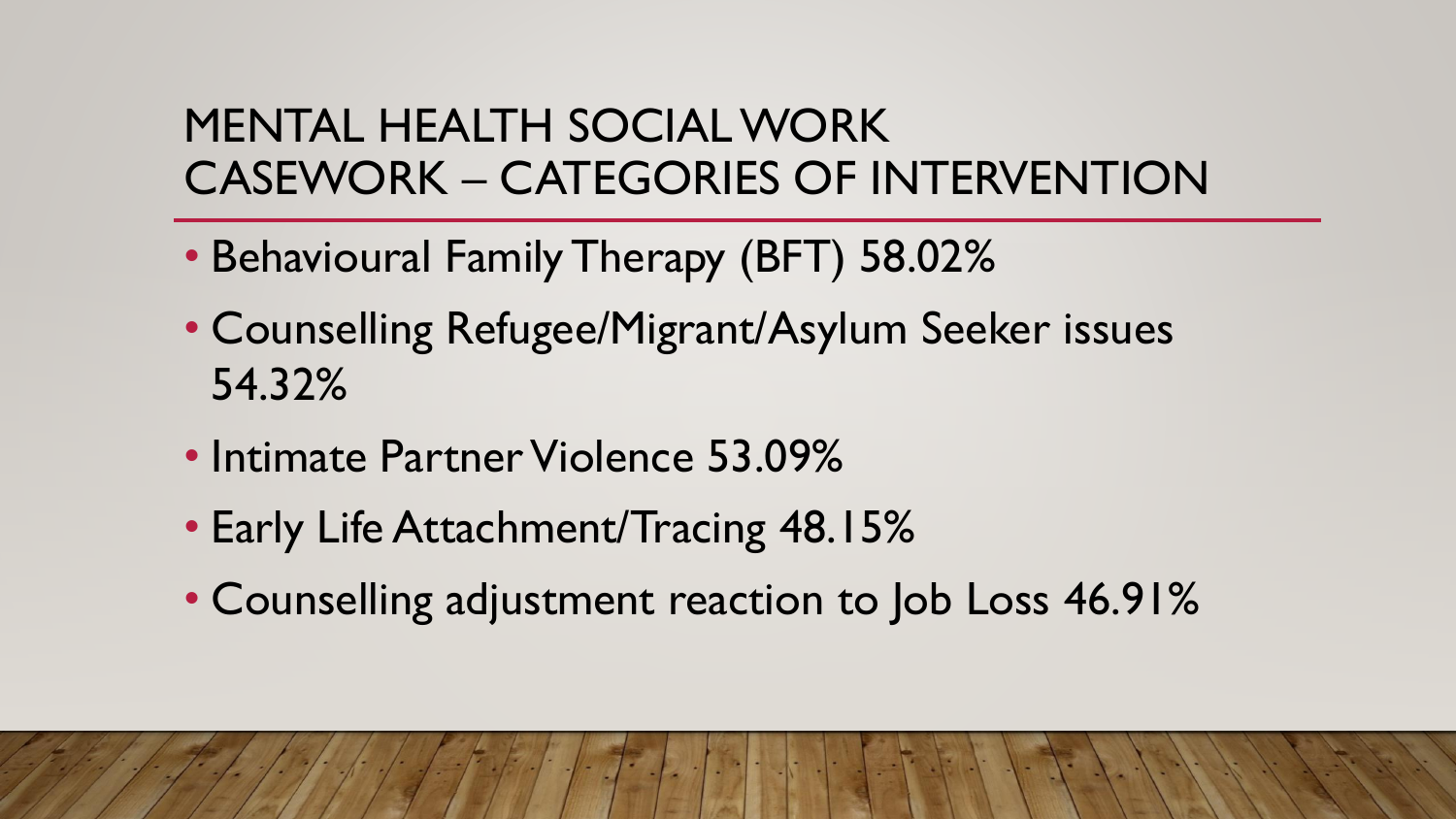## ADDITIONAL MANAGEMENT AND SUPERVISION TRAINING

- Postgraduate Higher Diploma in practice teaching, supervision and management x 8
- MA Healthcare Management
- MA Advanced Healthcare Practice
- BA Business & Risk Management
- Diploma in Project Management
- Advanced Diploma Dynamics of Mental Healthcare Management (Psychotherapy)
- Diploma Quality Healthcare & Leadership (RCPI)
- Higher Diploma in Healthcare Management
- Certificate in Health Services Management